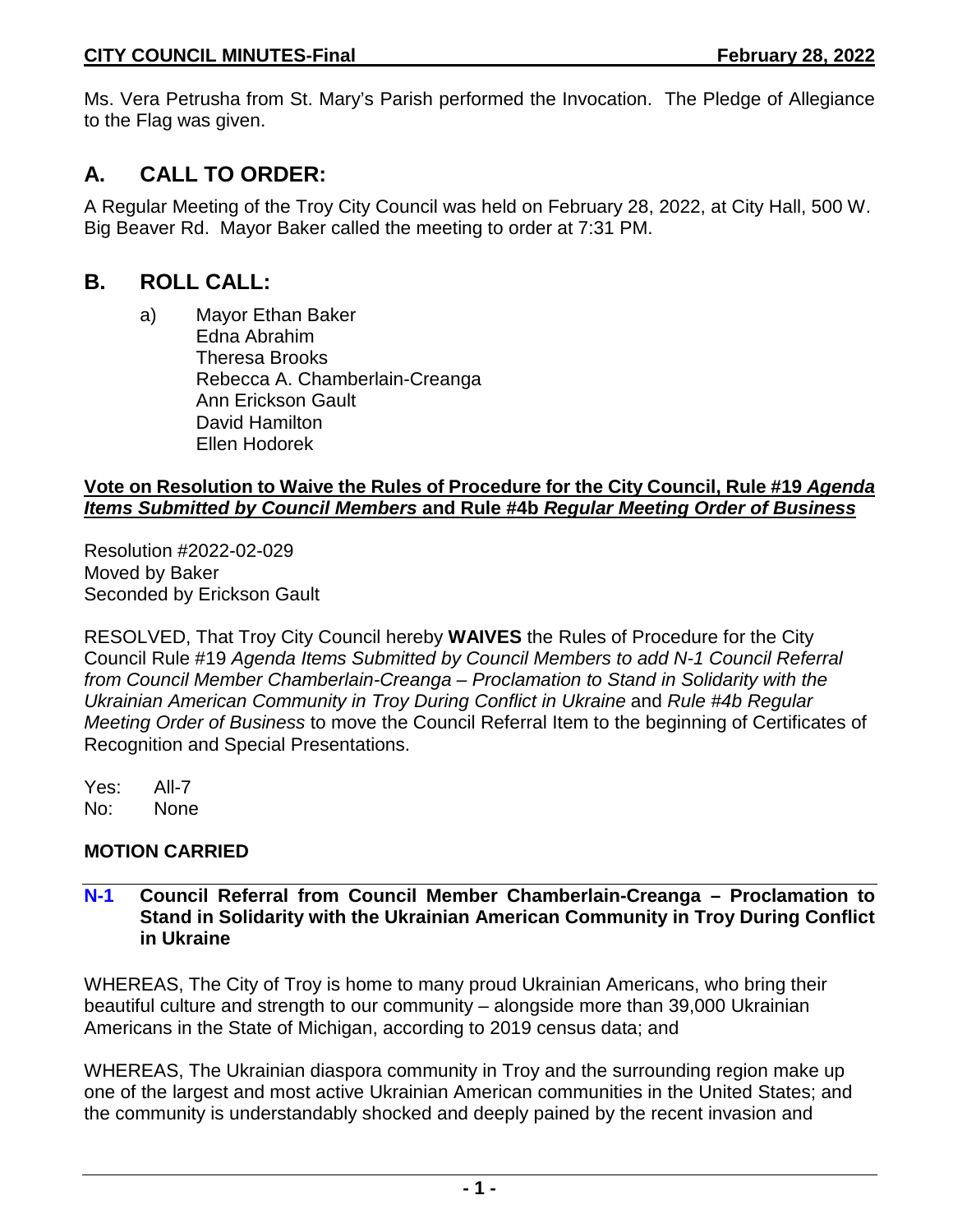unprovoked attack on the sovereign country of Ukraine, with many having relatives and loved ones in the country; and

WHEREAS, The City of Troy is also home to many East European and Slavic communities with roots and family members in countries surrounding Ukraine and have bravely and compassionately stepped up to denounce unjustified aggression and to provide humanitarian support to the hundreds of thousands of women and children fleeing conflict in Ukraine; and

WHEREAS, The City Council believes in the values of Freedom and Democracy, and the essential role that local government plays in building a democratic society – and so speaking out on these values is important when they are threatened in the world.

NOW, THEREFORE BE IT RESOLVED, That Troy City Council **REAFFIRMS** the values of Freedom and Democracy in the face of an attack on them, recognizing that Freedom has never come easily, as stated in Troy City Council's proclamation dated June 1, 2020.

BE IT FURTHER RESOLVED, That we **INVITE** Troy residents to stand in solidarity and unity with the Ukrainian community in Troy and around the world, and all those standing up alongside them for Freedom and Democracy in the world.

The Meeting **RECESSED** at 7:39 PM. The Meeting **RECONVENED** at 7:41 PM.

# **C. CERTIFICATES OF RECOGNITION AND SPECIAL PRESENTATIONS:**

- **C-1 Service Commendation for Economic Development Specialist Glenn Lapin** *(Presented by: Mayor Ethan Baker)*
- **C-2 Troy Public Library Youth Area Renovation (Presented by: Valerie Grant, Senior Associate, Integration Design Solutions)**

# **D. CARRYOVER ITEMS:**

**D-1 No Carryover Items**

# **E. PUBLIC HEARINGS:**

**E-1 No Public Hearings**

# **F. PUBLIC COMMENT FOR ITEMS ON THE AGENDA FROM TROY RESIDENTS AND BUSINESSES:**

Suneel Sekhri **Commented on C-01** and the situation in Ukraine

There was a consensus of City Council to allow Mr. Sekhri an additional 1 minute of time.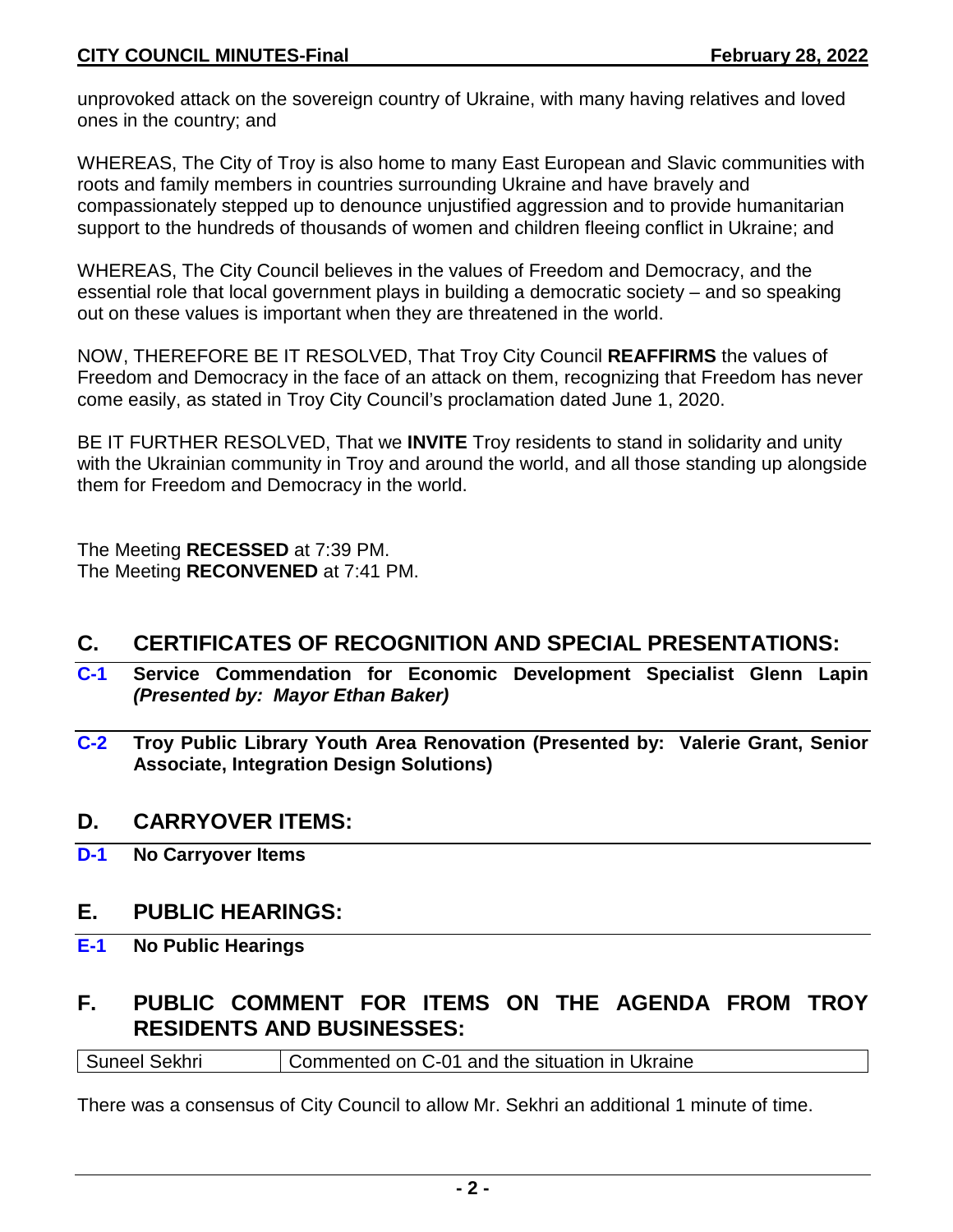- **G. CITY COUNCIL/CITY ADMINISTRATION RESPONSE/REPLY TO PUBLIC COMMENT FOR ITEMS ON THE AGENDA FROM TROY RESIDENTS AND BUSINESSES:**
- **H. POSTPONED ITEMS:**
- **H-1 No Postponed Items**

# **I. REGULAR BUSINESS:**

**I-1 Board and Committee Appointments: a) Mayoral Appointments – Planning Commission; b) City Council Appointments – None**

### **a) Mayoral Appointments:**

Resolution #2022-02-030 Moved by Baker Seconded by Hodorek

**Planning Commission**

Appointed by Mayor 9 Regular Members 3 Year Term

### **Nominations to the Planning Commission**:

|     | <b>Term Expires: 12/31/2023</b> | <b>Toby Buechner</b>                         |  |
|-----|---------------------------------|----------------------------------------------|--|
|     |                                 | Term currently held by: Gerald (Jerry) Rauch |  |
| No: | Yes: All-7<br><b>None</b>       |                                              |  |

### **MOTION CARRIED**

- **b) City Council Appointments: None**
- **I-2 Board and Committee Nominations: a) Mayoral Nominations – None; b) City Council Nominations – None**
- **a) Mayoral Nominations: None**
- **b) City Council Nominations: None**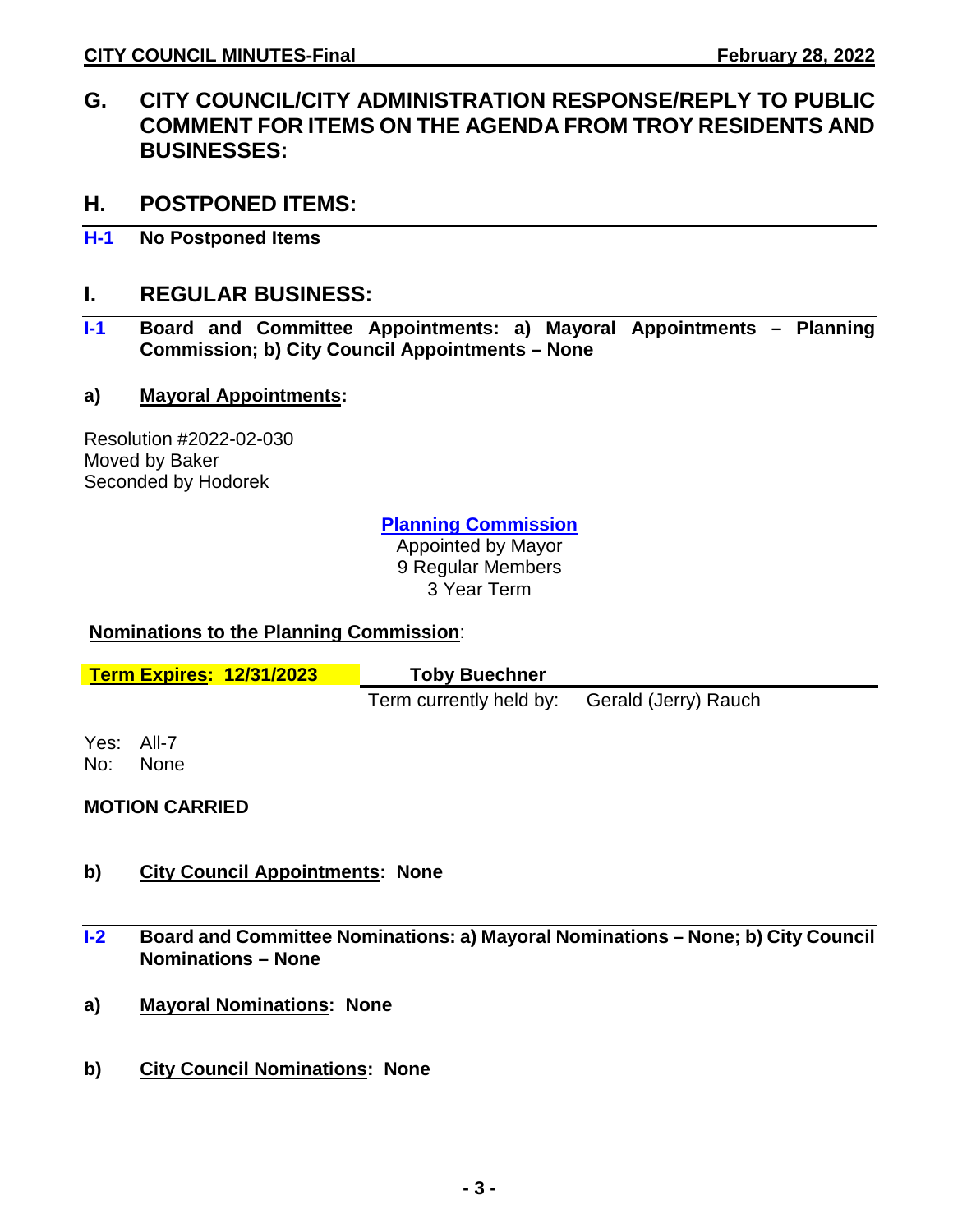## **I-3 No Closed Session Requested**

### **I-4 Bid Waiver – Outdoor Drinking Fountains and Bicycle Repair Stations and Parts** *(Introduced by: Dennis Trantham, Facilities and Grounds Operations Manager)*

Resolution #2022-02-031 Moved by Hamilton Seconded by Chamberlain-Creanga

RESOLVED, That in the best interest of the City, Troy City Council hereby **WAIVES** the bid process and **AWARDS** a contract for the purchase of outdoor drinking fountains, bicycle repair stations, and associated parts directly from the manufacturer, *Most Dependable Fountains* of *Arlington, TN;* not to exceed budgetary limitations.

Yes: All-7 No: None

### **MOTION CARRIED**

**I-5 Contract Amendment – Janitorial Services Increase (Introduced by: Dennis Trantham, Facilities and Grounds Operations Manager)** 

Resolution #2022-02-032 Moved by Chamberlain-Creanga Seconded by Erickson Gault

RESOLVED, That Troy City Council hereby **APPROVES** an increase of \$9,265 per month for the remainder of the current contract year and \$9,402.52 for year three for Janitorial Services for Proposal A, and an hourly rate increase of \$3.00 per hour for as-needed casual labor and furniture moving for Proposal C to *RNA Facilities Management* of *Ann Arbor, MI,* effective March 1, 2022.

Yes: All-7 No: None

### **MOTION CARRIED**

**I-6 Bid Waiver – Thomson Reuters Police Investigative System** *(Introduced by: Lieutenant Nathan Gobler)* 

Resolution #2022-02-033 Moved by Hodorek Seconded by Abrahim

RESOLVED, That in the best interest of the City, Troy City Council hereby **WAIVES** the bid process and **AWARDS** a contract to *Thomson Reuters West Publishing of Eagan, MN,* for the Clear for Law Enforcement Plus and ENCLR PRO Gov License Plate Recognition software subscription as per the fee schedule contained in the order form Order ID: Q-02398787, a copy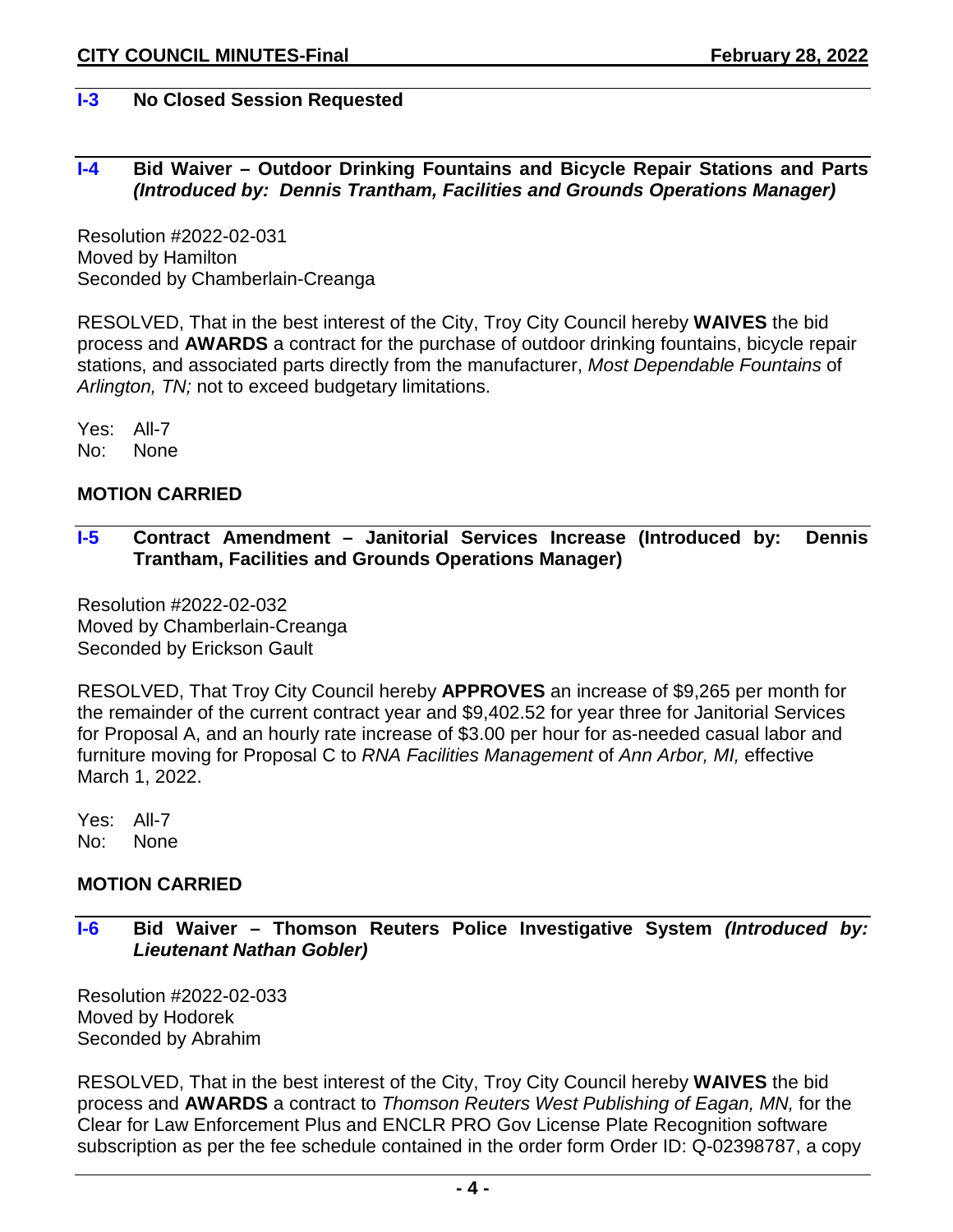of which shall be **ATTACHED** to the original Minutes of this meeting, with the contract expiring June 30, 2025.

BE IT FURTHER RESOLVED, That Troy City Council **AUTHORIZES** the ongoing usage of the *Thomson Reuters* software package as needed by the Troy Police Department.

Yes: All-7 No: None

# **MOTION CARRIED**

**I-7 2022 City Council Meeting Schedule (Introduced by: Robert J. Bruner, Assistant City Manager)** 

Resolution #2022-02-034 Moved by Baker Seconded by Hamilton

RESOLVED, That Troy City Council hereby **SCHEDULES** a Special Meeting for a Neighborhood Node Walk & Talk at the Troy Community Center at 8:00 AM on Saturday, March 12, 2022.

BE IT FURTHER RESOLVED, That Troy City Council **MAY RESCHEDULE** and/or **SCHEDULE** additional Special Meetings in accordance with the City Charter and Michigan Open Meetings Act.

Yes: All-7 No: None

# **MOTION CARRIED**

**I-8 Police Officer Recruitment Incentives (Introduced by: Jeanette Menig, Human Resources Director)** 

Resolution #2022-02-035 Moved by Baker Seconded by Hodorek

### **a) Resolution to Approve Modifications to the Troy Police Officers Association (TPOA) Collective Bargaining Agreement**

RESOLVED, That the collective bargaining agreement between the City of Troy and Troy Police Officers Association (TPOA) for the period July 1, 2020 through June 30, 2023 is hereby **MODIFIED** with changes to vacation accrual effective for calendar years 2022 and 2023 and the modified pay step progression effective upon the next complete pay period following ratification; the revised vacation accrual schedule and pay step progression are **RATIFIED** by the City Council of the City of Troy; and the Mayor and City Clerk are **AUTHORIZED TO EXECUTE** the agreement, a copy of which shall be **ATTACHED** to the original Minutes of this meeting.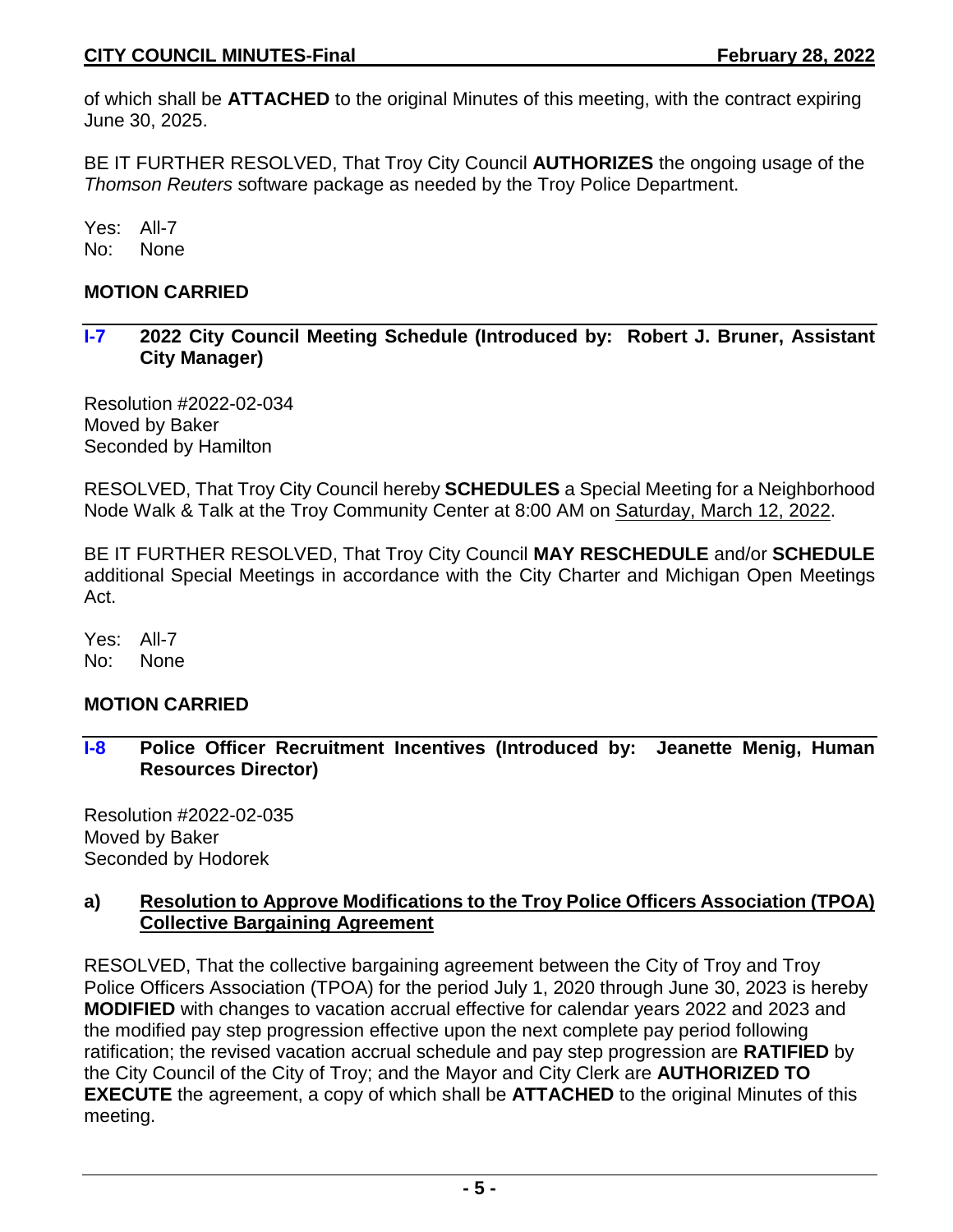### **b) Resolution to Approve Modifications to the Troy Command Officers Association (TCOA) Collective Bargaining Agreement**

RESOLVED, That the collective bargaining agreement between the City of Troy and Troy Command Officers Association (TCOA) for the period July 1, 2019 through June 30, 2024 is hereby **MODIFIED** with changes to vacation accrual effective for calendar years 2022, 2023 and 2024; the revised vacation accrual schedule is **RATIFIED** by the City Council of the City of Troy; and the Mayor and City Clerk are **AUTHORIZED TO EXECUTE** the agreement; a copy of which shall be **ATTACHED** to the original Minutes of this meeting.

Yes: All-7 No: None

# **MOTION CARRIED**

# **I-9 Revisions to Troy Precinct Map (Introduced by: Aileen Dickson, City Clerk)**

Resolution #2022-02-036 Moved by Erickson Gault Seconded by Brooks

WHEREAS, The City of Troy has 31 precincts and 18 polling locations, as established in 2002; and,

WHEREAS, Due to population growth in the City of Troy, it is necessary and reasonable to amend the precinct boundary lines in order to accommodate the increased population in certain areas of the City, while maintaining registered voter population levels in each precinct under the maximum set by Michigan Election Law; and,

WHEREAS, The rearrangement of precinct boundaries is governed under Michigan Election Law (MCL 168.654-661), and must be submitted to the Michigan Department of State by April 4, 2022; and,

WHEREAS, The revised precinct boundaries and polling locations were approved unanimously by the Troy Election Commission on February 16, 2022, and recommended for approval to the Troy City Council;

THEREFORE, BE IT RESOLVED, That the Troy City Council hereby **APPROVES** the proposed precinct boundaries and polling locations, which will increase the number of precincts to 37 and the number of polling locations to 20, as submitted and shown below:

|               | <b>PRECINCT #   BOUNDARY DESCRIPTION</b>                                      | <b>POLLING LOCATION</b>                            |
|---------------|-------------------------------------------------------------------------------|----------------------------------------------------|
|               | Section 1 in its entirety                                                     | Evanswood Church of God<br>2601 E. Square Lake Rd. |
| $\mathcal{P}$ | Portion of Section 2 that lies within<br><b>Troy School District boundary</b> | Woodside Bible Church<br>6600 Rochester Rd.        |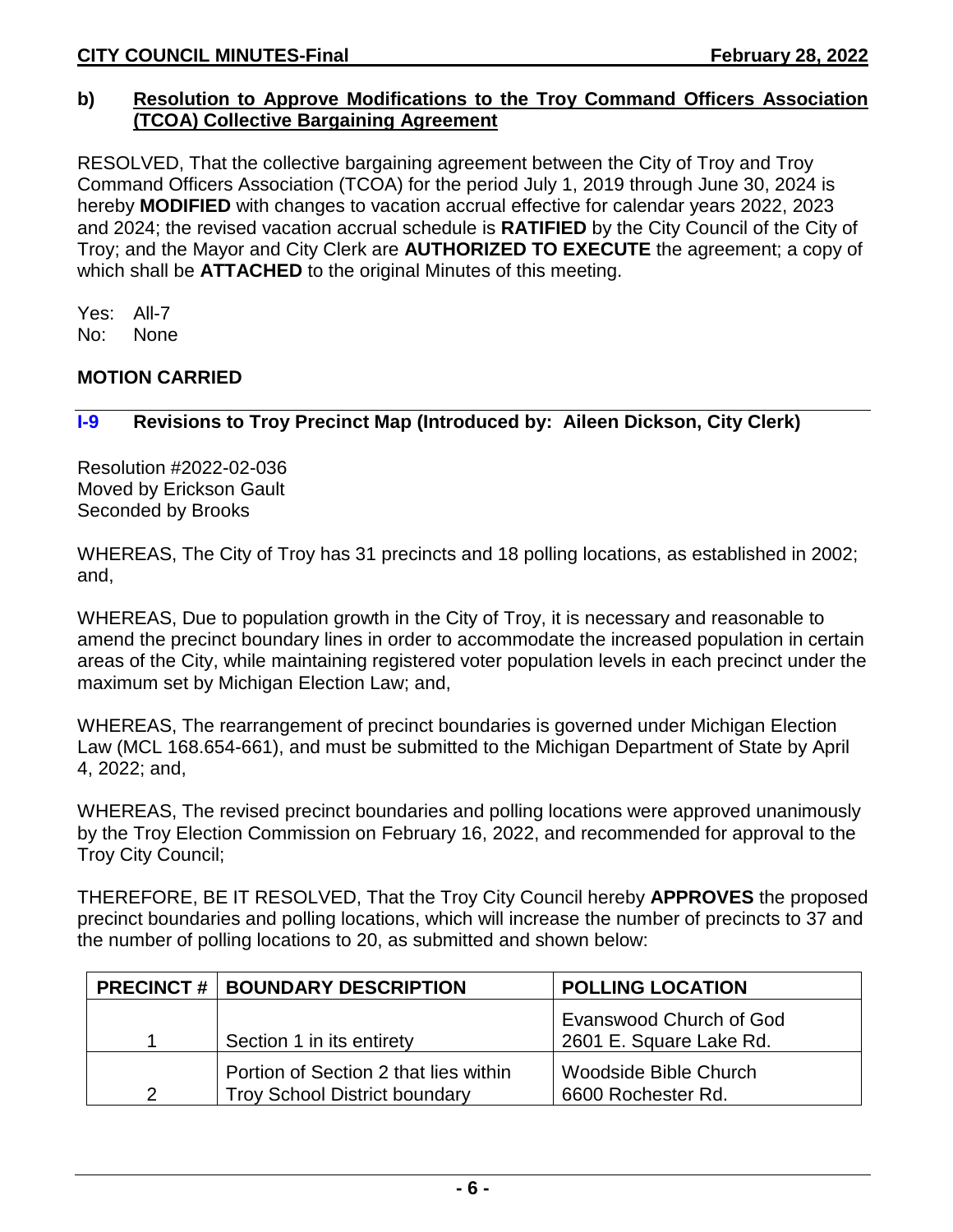| 3  | Portions of Sections 2, 3 and 4 that lie<br>within Avondale School District<br>boundary                                                                                          | <b>First United Methodist Church</b><br>6363 Livernois Rd.       |
|----|----------------------------------------------------------------------------------------------------------------------------------------------------------------------------------|------------------------------------------------------------------|
| 4  | Portions of Sections 3 and 4 that lie<br>within Troy School District boundary                                                                                                    | <b>First United Methodist Church</b><br>6363 Livernois Rd.       |
| 5  | Portions of Sections 5 and 6 that lie<br>within the Avondale School District<br>boundary                                                                                         | <b>Faith Apostolic Church</b><br>6710 Crooks Rd.                 |
| 6  | Portion of Section 6 that lies within the<br><b>Troy School District boundary</b>                                                                                                | <b>Troy Nature Center</b><br>6685 Coolidge Hwy.                  |
| 7  | Portion of Section 7 from the west<br>boundary line of the Troy School<br>District, to the portion of Section 8<br>west of Coolidge Hwy                                          | St. Stephen Episcopal Church<br>5500 Adams Rd.                   |
| 8  | Portion of Section 8 east of Coolidge<br><b>Hwy</b>                                                                                                                              | Northfield Hills Baptist Church<br>1800 W. Long Lake Rd.         |
| 9  | Sections 9 and 10 in their entirety                                                                                                                                              | <b>SALT Church</b><br>5475 Livernois                             |
| 10 | Section 11 in its entirety                                                                                                                                                       | <b>Woodside Bible Church</b><br>6600 Rochester Rd.               |
| 11 | Portion of Section 12 north of<br>Highbury, east of Harbor, north of<br>Willard, north and east of English                                                                       | <b>Evanswood Church of God</b><br>2601 E. Square Lake Rd.        |
| 12 | Section 12 south of Highbury, west of<br>Harbor, south of Willard, south and<br>west of English                                                                                  | Bethesda Romanian Pentecostal<br>Church<br>2075 E. Long Lake Rd. |
| 13 | Portion of Section 13 that lies north of<br>north boundary of Mount Vernon<br>Estates, Supervisor's Plat of<br>Broadacres Sub, Wattles Pointe Sub<br>and parcel 88-20-13-301-001 | Kensington Community Church<br>1825 E. Square Lake Rd.           |
| 14 | Section 14 in its entirety                                                                                                                                                       | <b>Bridge Community Church</b><br>5700 Rochester Rd.             |
| 15 | Section 15 in its entirety                                                                                                                                                       | <b>Bridge Community Church</b><br>5700 Rochester Rd.             |
| 16 | Portion of Section 16 east of I-75 and<br>the portion of Section 21 east of I-75                                                                                                 | First Presbyterian Church<br>4328 Livernois Rd.                  |
| 17 | Portion of Section 16 west of I-75 and<br>Section 17 in its entirety                                                                                                             | St. Nicholas Greek Orthodox<br>Church<br>760 W. Wattles Rd.      |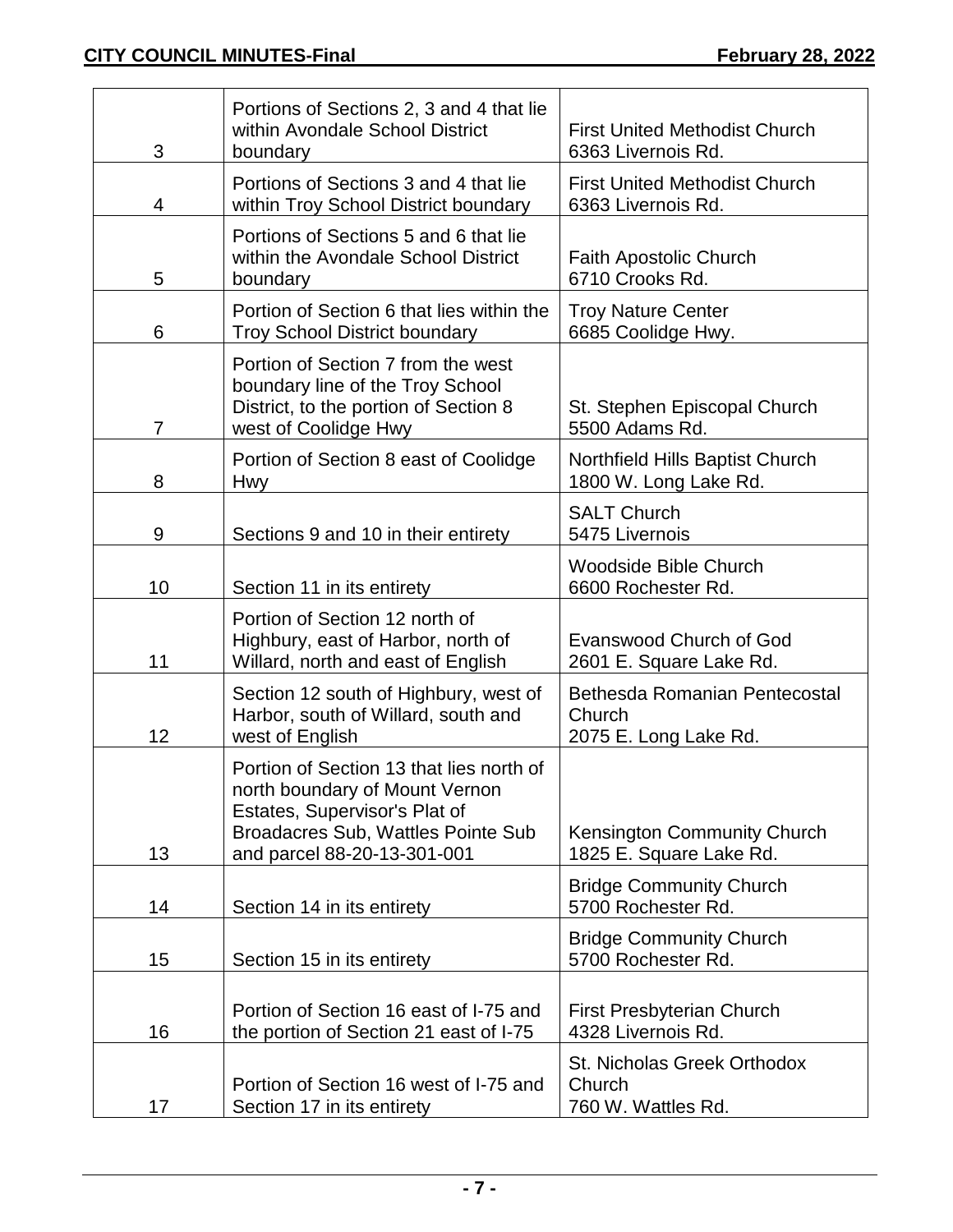| 18 | Portion of Section 18 that lies within<br>the Troy School District boundary                                                                                                                                                                                                                  | St. Stephen Episcopal Church<br>5500 Adams Rd.                   |
|----|----------------------------------------------------------------------------------------------------------------------------------------------------------------------------------------------------------------------------------------------------------------------------------------------|------------------------------------------------------------------|
| 19 | Portions of Section 19 and 30 that lie<br>within the Troy School District<br>boundary                                                                                                                                                                                                        | Lutheran Church of the Master<br>3333 Coolidge Hwy.              |
| 20 | Section 20 in its entirety and the<br>portion of Section 21 west of I-75                                                                                                                                                                                                                     | St. Nicholas Greek Orthodox<br>Church<br>760 W. Wattles Rd.      |
| 21 | The portion of Section 22 west of<br><b>Rochester Road</b>                                                                                                                                                                                                                                   | St. Lucy Croatian Church<br>200 E. Wattles Rd.                   |
| 22 | Portion of Section 23 that lies North of<br>South Boundary of Dean Estates,<br>West of East Boundary of Dean<br>Estates, North of South Boundary of<br>Raintree Village Sub #2, Raintree<br>Village on the Park Condo and parcels<br>88-20-23-277-007, 88-20-23-278-016,<br>88-20-23-401-046 | <b>St. Lucy Croatian Church</b><br>200 E. Wattles Rd.            |
| 23 | Portion of Section 24 that lies South of<br>North Boundary of Beaver Trail Sub<br>#3 & #2                                                                                                                                                                                                    | St. Joseph Chaldean Catholic<br>Church<br>2442 E. Big Beaver Rd. |
| 24 | Portion of Section 25 that lies East of<br>Milverton, East of East boundary of<br>parcel 88-20-25-177-002, South of<br>South Boundary of parcel 88-20-25-<br>126-018, South of the North Boundary<br>of Eva Haus Sub and parcel 88-20-25-<br>177-007                                         | St. Joseph Chaldean Catholic<br>Church<br>2442 E. Big Beaver Rd. |
| 25 | Portions of Sections 35 and 36 that lie<br>within the Warren Consolidated<br><b>Schools District boundary</b>                                                                                                                                                                                | St. George Antiochian Orthodox<br>Church<br>2160 E. Maple Rd.    |
| 26 | Portions of Section 27 south of I-75<br>and west of Rochester Rd.; and<br>Section 34 west of Rochester Rd.                                                                                                                                                                                   | <b>Troy Community Center</b><br>3179 Livernois Rd.               |
| 27 | Section 28 in its entirety; portion of<br>Section 27 north of I-75; portion of<br>Section 26 north of I-75 and within the<br>Troy School District boundary; portion<br>of Section 25 within Troy School<br>District boundary                                                                 | <b>Troy Community Center</b><br>3179 Livernois Rd.               |
| 28 | Section 29 in its entirety; portion of<br>Section 32 that lies within the Troy<br><b>School District boundary</b>                                                                                                                                                                            | Lutheran Church of the Master<br>3333 Coolidge Hwy.              |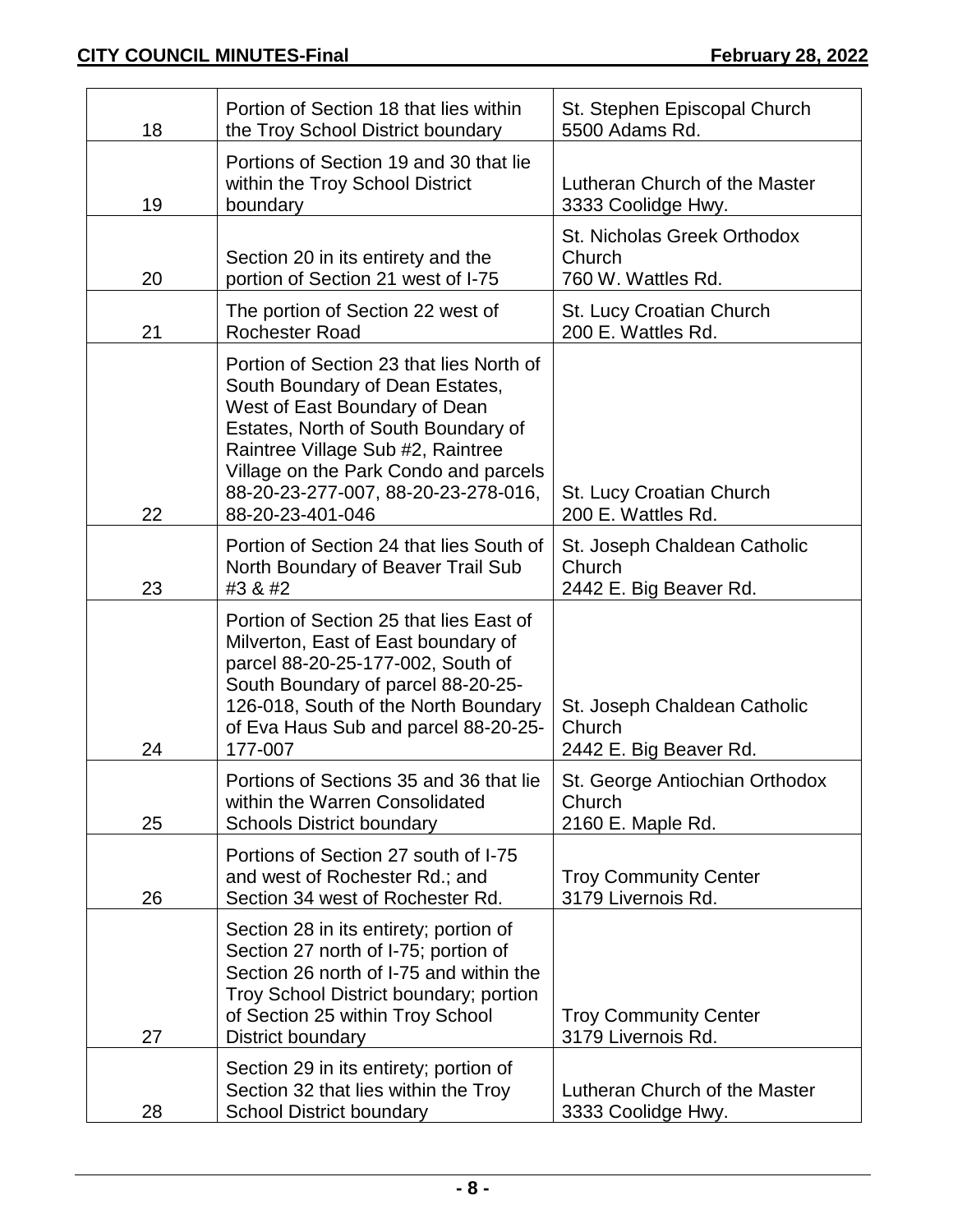| 29 | Portions of Section 18, Section 19,<br>Section 30, Section 31 and Section 32<br>that lie within the Birmingham School<br>District boundary                                                                                                                                                                                                          | <b>Central Woodward Christian</b><br>Church<br>3955 W. Big Beaver Rd. |
|----|-----------------------------------------------------------------------------------------------------------------------------------------------------------------------------------------------------------------------------------------------------------------------------------------------------------------------------------------------------|-----------------------------------------------------------------------|
| 30 | Portion of Section 35 that lies within<br>the Royal Oak School District<br>boundary; portion of Section 36 that<br>lies within the Lamphere School<br>District boundary                                                                                                                                                                             | St. Joseph Chaldean Catholic<br>Church<br>2442 E. Big Beaver Rd.      |
| 31 | Portions of Sections 6, 7 and 18 that<br>lie within the Bloomfield Hills School<br><b>District</b>                                                                                                                                                                                                                                                  | <b>Troy Nature Center</b><br>6685 Coolidge Hwy.                       |
| 32 | Portion of Section 5 that lies within the<br><b>Troy School District boundary</b>                                                                                                                                                                                                                                                                   | <b>Faith Apostolic Church</b><br>6710 Crooks Rd.                      |
| 33 | Portion of Section 13 that lies south of<br>north boundary of Mt Vernon Estates,<br>Supervisor's Plat of Broadacres Sub,<br>Wattles Pointe Sub and parcel 88-20-<br>13-301-001                                                                                                                                                                      | Kensington Community Church<br>1825 E. Square Lake Rd.                |
| 34 | Portion of Section 24 that lies north of<br>north boundary of Beaver Trail Sub #3<br>8#2                                                                                                                                                                                                                                                            | St. Anastasia Catholic Church<br>4571 John R Rd.                      |
| 35 | Portion of Section 21 that lies east of<br>Rochester, portion of Section 23 that<br>lies south of south boundary of Dean<br>Estates, east of east boundary of<br>Dean Estates, south of south<br>boundary of Raintree Village Sub #2,<br>Raintree Village on the Park Condo<br>and parcels 88-20-23-277-007, 88-20-<br>23-278-016, 88-20-23-401-046 | St. Anastasia Catholic Church<br>4571 John R Rd.                      |
| 36 | Portion of Sections 26 west of I-75;<br>Section 27 east of Rochester Rd:<br>Section 34 east of Rochester Rd; and<br>Section 35 west of I-75 and north of<br>the Troy School District boundary                                                                                                                                                       | <b>Troy Community Center</b><br>3179 Livernois Rd.                    |
| 37 | Portions of Sections 26 and 25 that lie<br>within the Warren Consolidated<br>School District and lie west of<br>Milverton, west of east boundary of<br>parcel 88-20-25-177-002, north of<br>south boundary of parcel 88-20-25-<br>126-018, north of the north boundary<br>of Eva Haus Sub and parcel 88-20-25-<br>177-007                           | St. George Antiochian Orthodox<br>Church<br>2160 E. Maple Rd.         |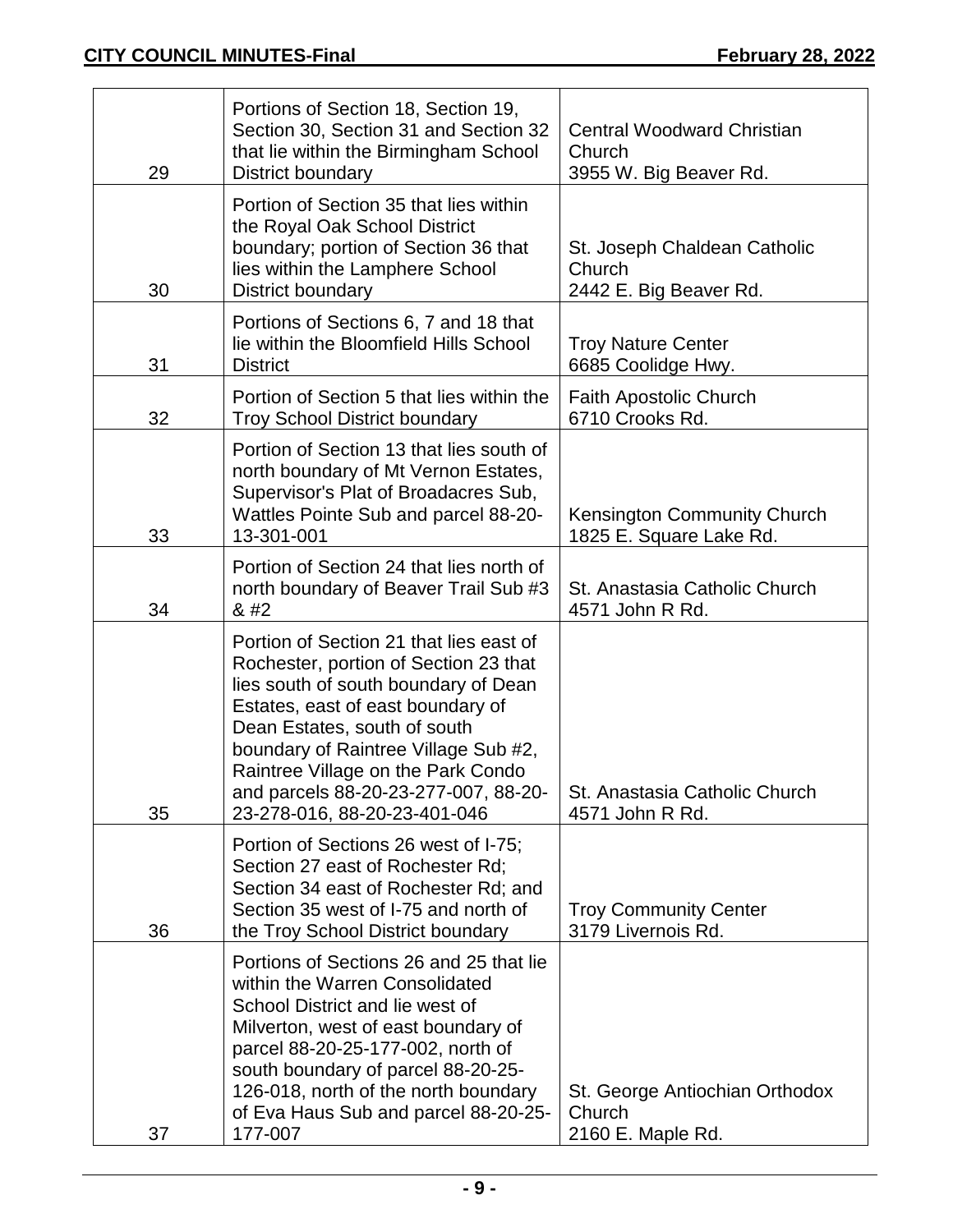Yes: All-7 No: None

## **MOTION CARRIED**

# **J. CONSENT AGENDA:**

# **J-1a Approval of "J" Items NOT Removed for Discussion**

Resolution #2022-02-037-J-1a Moved by Abrahim Seconded by Erickson Gault

RESOLVED, That Troy City Council hereby **APPROVES** all items on the Consent Agenda as printed.

Yes: All-7 No: None

## **MOTION CARRIED**

**J-1b Address of "J" Items Removed for Discussion by City Council** 

## **J-2 Approval of City Council Minutes**

Resolution #2022-02-037-J-2

RESOLVED, That Troy City Council hereby **APPROVES** the following Minutes as submitted:

a) City Council Minutes-Draft – February 14, 2022

# **J-3 Proposed City of Troy Proclamations: None Submitted**

### **J-4 Standard Purchasing Resolutions:**

**a) Standard Purchasing Resolution 4: Oakland County Purchasing Cooperative – Jaycee South and Raintree Restroom Building Electrical Distribution Panel Replacement**

Resolution #2022-02-037-J-4a

RESOLVED, That in the best interest of the City, Troy City Council hereby **WAIVES** the bid process and **AWARDS** a contract for the branch circuit distribution panel replacements at Jaycee and Raintree Parks to *Shaw Service and Maintenance* of *Southfield, MI,* based on the Oakland County Purchasing Contract #005446 for an estimated total cost of \$16,724 with a 20% contingency not to exceed budgetary limitations.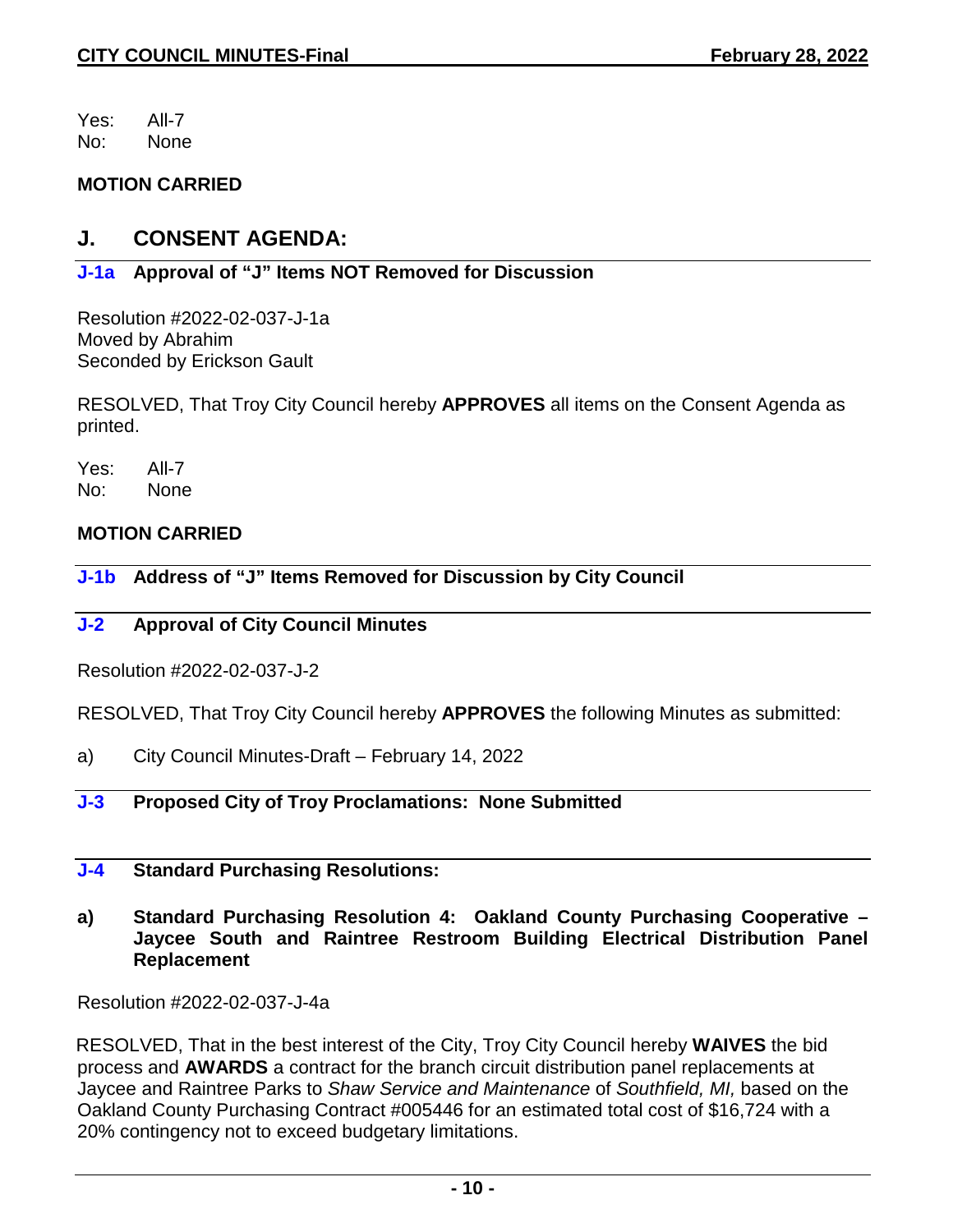BE IT FURTHER RESOLVED, That the award is **CONTINGENT** upon the contractors' submission of properly executed documents, insurance certificates and all other specified requirements.

**b) Standard Purchasing Resolution 2: Award to Low Bidder Meeting Specifications – Printing Services for the** *Troy Today* **and** *Troy Recreation* **Quarterly Newsletters**

Resolution #2022-02-037-J-4b

RESOLVED, That Troy City Council hereby **AWARDS** a one (1) year contract to provide printing and delivery services of the *Troy Today and Troy Recreation* Quarterly Newsletters with an option to renew for two (2) additional years to low bidder meeting specifications; *Grand Blanc Co. Inc., of Grand Blanc, MI,* for an estimated total cost of \$42,092.00 for the *Troy Today*, and \$60,096.00 for the *Troy Recreation* plus the actual cost of bulk rate postage and \$30.00 per issue to post the Flip Page newsletter on the City's website, and additional charges if needed, not to exceed budgetary limitations, at prices contained in the bid tabulation opened February 10, 2022, a copy of which shall be **ATTACHED** to the original Minutes of this meeting; contract to expire April 30, 2025.

BE IT FURTHER RESOLVED, That the award is **CONTINGENT** upon the contractor's submission of properly executed bid documents, including insurance certificates and all other specified requirements.

**c) Standard Purchasing Resolution 4: Cooperative Purchasing Contracts OMNIA Partners and State of Michigan MiDeal – Server Upgrade and Extended Service Warranty Contract – Troy Police Department**

Resolution #2022-02-037-J-4c

RESOLVED, That in the best interest of the City, Troy City Council hereby **WAIVES** the bid process and **AWARDS** a contract to furnish and install the server and workstation at the Troy Police Department to *Wadsworth Solutions of Southfield, MI,* for an estimated total cost of \$18,993 as detailed in the attached quote per the OMNIA Partners Purchasing Contract #R170504; and to *CDW Government, LLC of Vernon Hills, IL,* for the extended service warranty contract for the three Nexsan storage devices for an estimated total cost of \$20,990 as detailed in the attached quote per the State of Michigan MiDeal Purchasing Contract #071B6600110.

BE IT FINALLY RESOLVED, That the awards are **CONTINGENT** upon the contractors' submission of properly executed contract documents, including insurance certificates and all other specified requirements.

### **d) Standard Purchasing Resolution 1: Award to Low Bidder – Contract 21-04 – Stephenson Water Main Replacement – Maple to 14 Mile Roads**

Resolution #2022-02-037-J-4d

RESOLVED, That Troy City Council hereby **AWARDS** Contract No. 21-04, Stephenson Water Main Replacement – Maple to 14 Mile Roads, to *Pamar Enterprises, Inc., 31604 Pamar Court, New Haven, MI 48048,* for their low bid of \$2,443,355.00.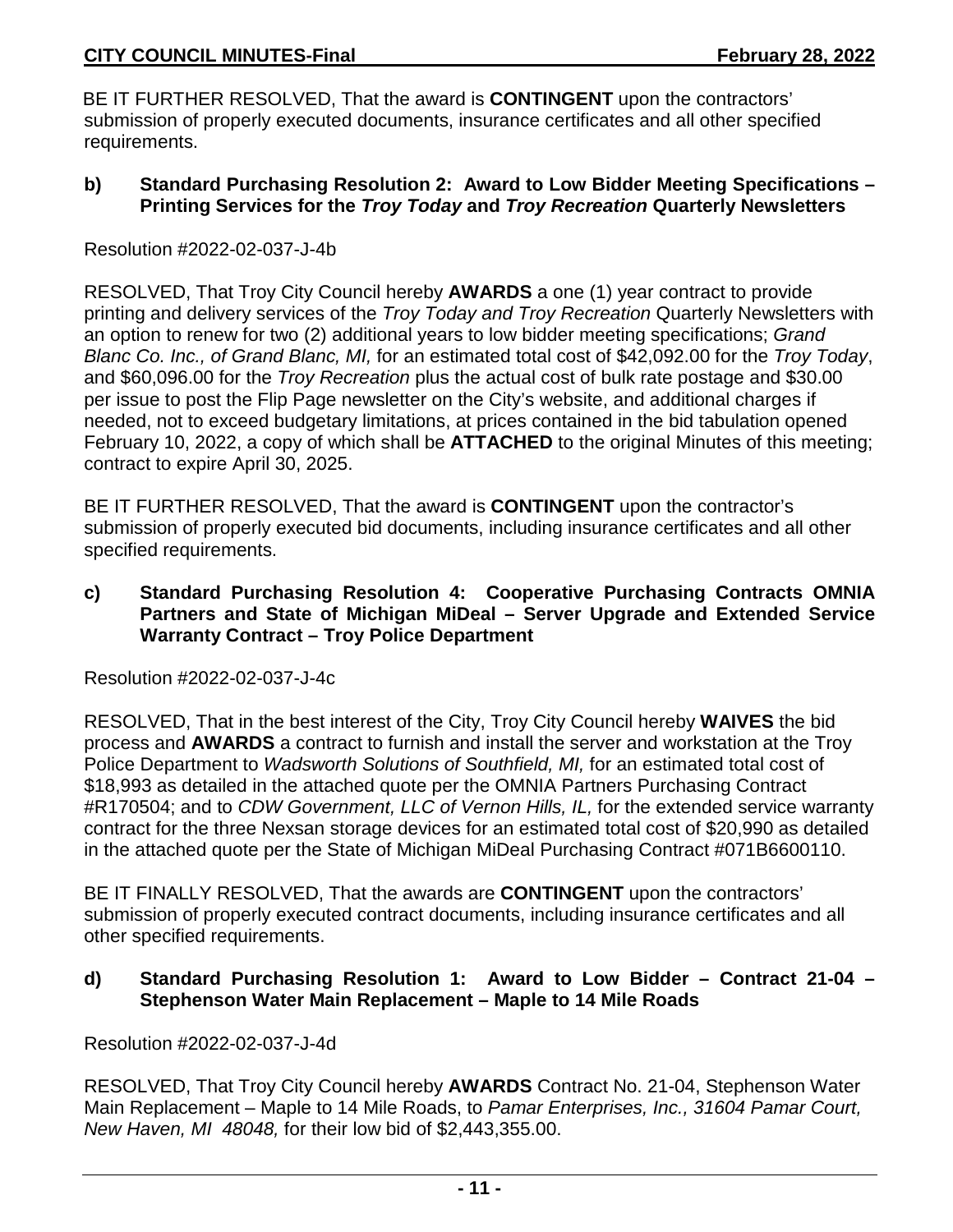BE IT FURTHER RESOLVED, That the award is **CONTINGENT** upon submission of proper contract and bid documents, including bonds, insurance certificates and all specified requirements, and if additional work is required such additional work is **AUTHORIZED** in an amount not to exceed 15% of the total project cost.

### **e) Standard Purchasing Resolution 4: MiDeal Cooperative Purchasing Agreement - Fire Department Vehicles and DPW Cab Chassis Trucks**

Resolution #2022-02-037-J-4e

RESOLVED, That Troy City Council hereby **AWARDS** contracts to purchase eight (8) 2022 Ford Vehicles from *Gorno Ford of Woodhaven, MI,* for the Fire Department and the Department of Public Works as per the MiDeal Cooperative Purchasing contract #071B7700181 for an estimated total cost of \$325,158.00.

### **J-5 PA 152 – Publicly Funded Health Care**

Resolution #2022-02-037-J-5

WHEREAS, Public Act 152 of 2011 allows for a Local Government Opt-Out alternative; and,

WHEREAS, Choosing the Opt-Out alternative allows the City to continue to offer medical insurance to all full-time employees with the premium contribution percent established in current collective bargaining agreements;

THEREFORE, BE IT RESOLVED, That Troy City Council hereby **SELECTS** the Local Unit Opt-Out for plan year 2022/23.

## **J-6 2022 Specialized Services Operating Assistance Program**

Resolution #2022-02-037-J-6

RESOLVED, That Troy City Council hereby **APPROVES** the agreement between SMART and the City of Troy for the Specialized Services Operating Assistance Program that includes \$27,692 in revenue, which will be used for the Troy R.Y.D.E transportation service, and the Mayor and City Clerk are **AUTHORIZED** to execute the necessary documents; a copy of this agreement shall be **ATTACHED** to the original Minutes of this meeting.

## **J-7 Contract Agreement - Installation and Operation of Rain Gauges on City of Troy Property**

Resolution #2022-02-037-J-7

RESOLVED, That Troy City Council hereby **APPROVES** the agreement with Oakland County Water Resources Commission to install and operate two (2) Rain Gauge, Data acquisition sites on City of Troy property, and the Mayor and City Clerk are **AUTHORIZED** to execute the necessary documents; a copy of this agreement shall be **ATTACHED** to the original Minutes of this meeting.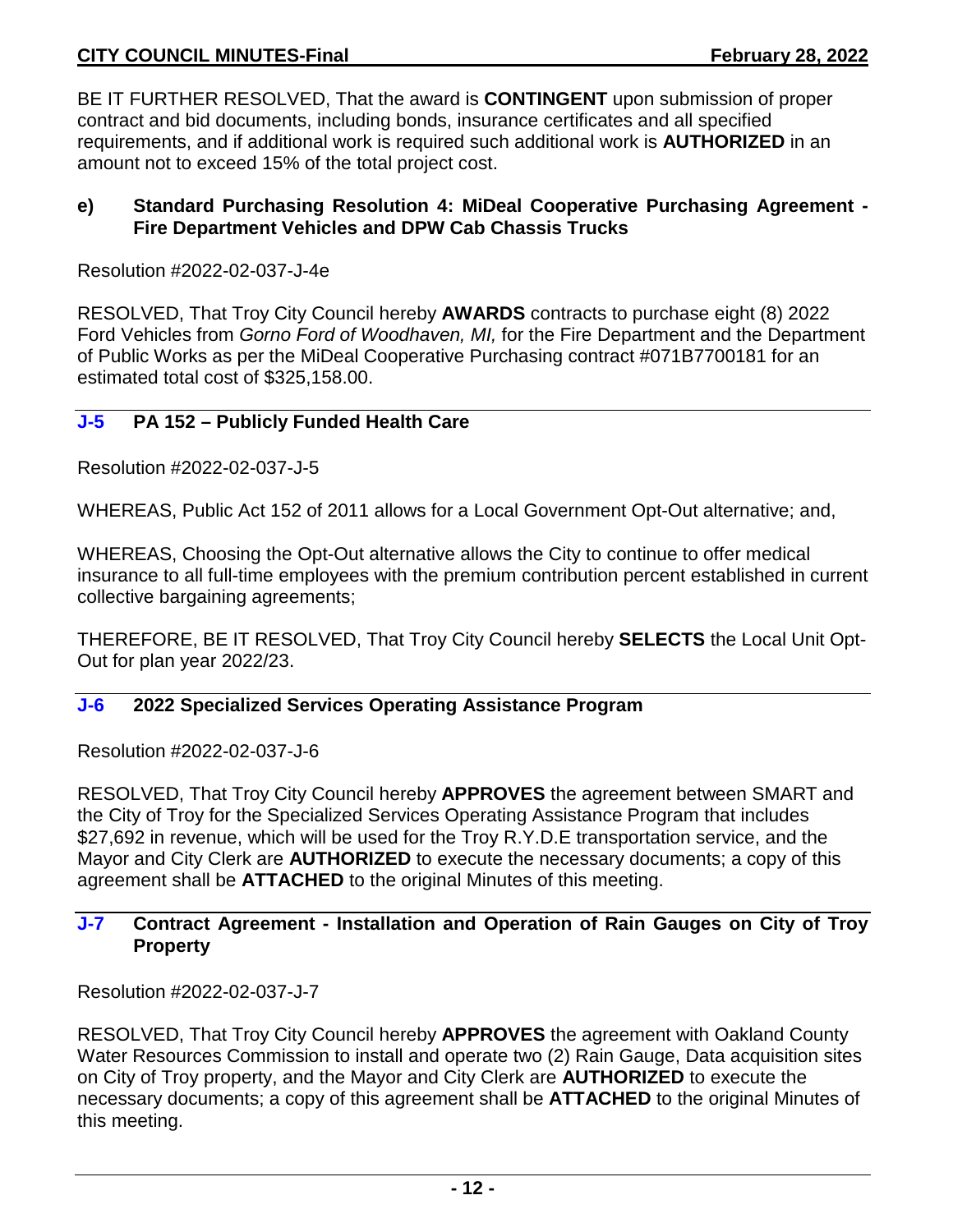# **K. MEMORANDUMS AND FUTURE COUNCIL AGENDA ITEMS:**

# **K-1 Announcement of Public Hearings:**

a) March 14, 2022 – Conditional Rezoning (CR JPLN2021-001) – Proposed Pine View Condominiums, West Side of Dequindre, North of Long Lake (Sidwell #88-20-12-476-070, Section 12, From NN (Neighborhood "J") and EP (Environmental Protection) to NN (Neighborhood Node "J")

### **K-2 Memorandums (Items submitted to City Council that may require consideration at some future point in time): None Submitted**

# **L. PUBLIC COMMENT FOR ITEMS NOT ON THE AGENDA FROM TROY RESIDENTS AND BUSINESSES:**

Phoebe White Commented on the rear yard drain on her property

There was a consensus of City Council to allow Ms. White an additional 3 minutes of time.

# **M. CITY COUNCIL/CITY ADMINISTRATION RESPONSE/REPLY TO PUBLIC COMMENT FOR ITEMS NOT ON THE AGENDA FROM TROY RESIDENTS AND BUSINESSES:**

| Mayor Baker                | Commented that he appreciates Ms. White for bringing this to<br>Council's attention. He requested that City Administration<br>look into this situation.    |
|----------------------------|------------------------------------------------------------------------------------------------------------------------------------------------------------|
| <b>City Attorney Bluhm</b> | Commented that City Administration has spent a significant<br>amount of time on this matter, and that the claim filed by Ms.<br>White was denied by MMRMA. |

# **N. COUNCIL REFERRALS:**

**Items Advanced to the City Manager by the Mayor and City Council Members for Placement on the Agenda**

**N-1 No Council Referrals**

# **O. REPORTS:**

- **O-1 Minutes – Boards and Committees:**
- a) Election Commission-Final September 23, 2021
- b) Parks and Recreation Board-Final November 18, 2021
- c) Planning Commission-Final February 8, 2022
- d) Parks and Recreation Board-Draft February 10, 2022
- e) Election Commission-Draft February 16, 2022

Noted & Filed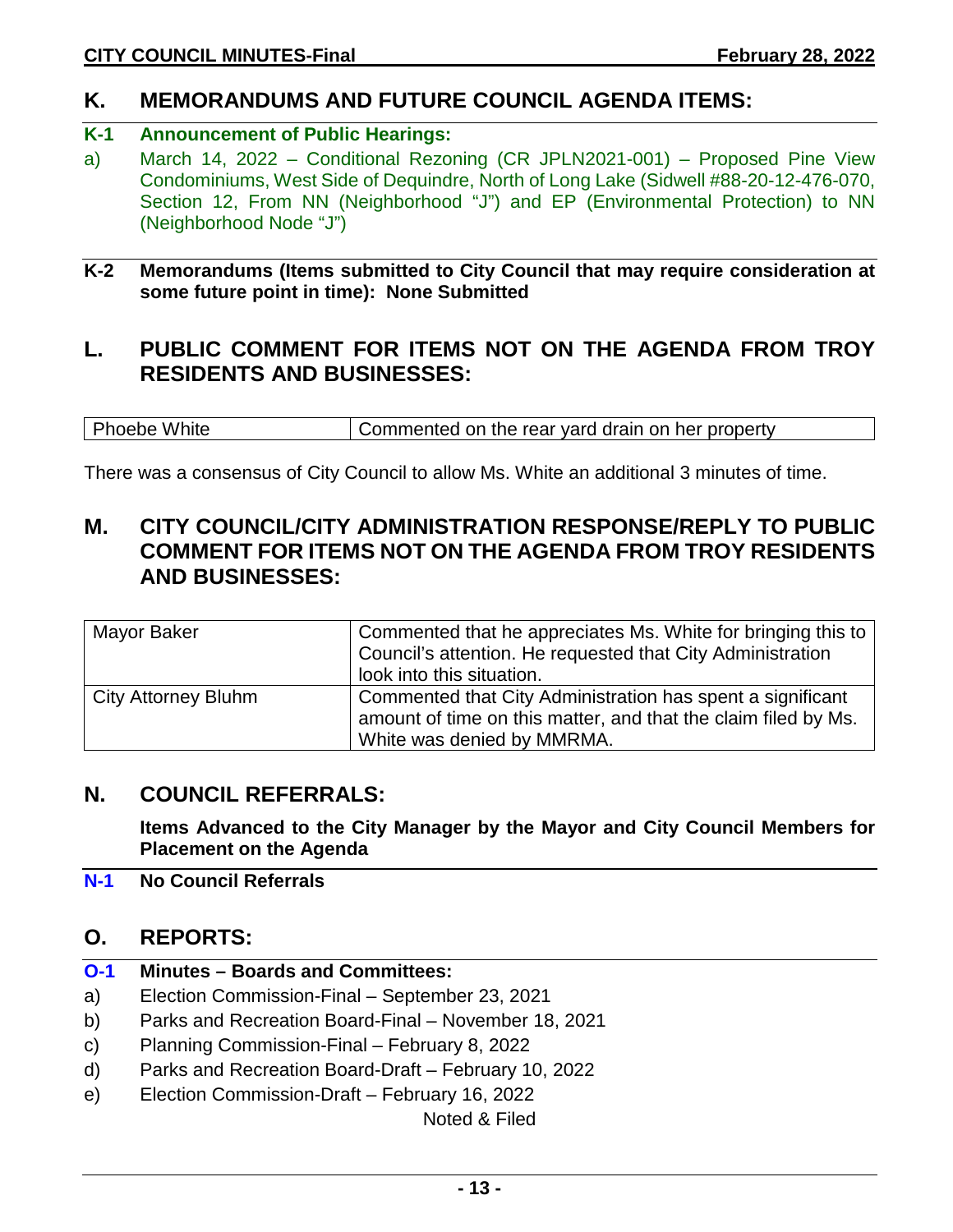#### **O-2 Department Reports:**

a) Troy Public Library Annual Report

Noted & Filed

#### **O-3 Letters of Appreciation: None Submitted**

### **O-4 Proposed Proclamations/Resolutions from Other Organizations: None Submitted**

# **P. COUNCIL COMMENTS:**

## **P-1 Council Comments**

a) Council Comments from Mayor Ethan Baker – State of the City 2022

Mayor Baker commented that he, along with Mr. Miller and Mr. Huotari sat in on a meeting with MDOT regarding the I-75 sound study. He said that it will likely take a year for the sound study to be completed, and MDOT committed to working with the residents concerned with this issue. Mr. Miller commented that MDOT said there is not a dedicated funding source for a sound wall, so funding would have to be figured out should sound walls be approved for construction.

Council Member Brooks commented that she spoke with State Senator McMorrow, who said that the City can put together a detailed proposal that Senator McMorrow could take to try to secure funding from the State Legislature. She thanked Senator McMorrow for offering her help and suggestions. She said that Senator McMorrow, Representative Kuppa, and City Administration are working hard to come to a solution to this issue.

Council Member Hodorek commented that the I-75 project is not a City project, and that Mr. Huotari has a very large workload involving City roads and projects. She expressed concern that adding the I-75 sound wall proposal could add a lot of work to his plate. She said she hopes that the City's role would be that of more of a liaison, and not working on the actual project.

# **Q. PUBLIC COMMENT FOR ITEMS ON OR NOT ON THE AGENDA FROM MEMBERS OF THE PUBLIC OUTSIDE OF TROY (NOT RESIDENTS OF TROY AND NOT FROM TROY BUSINESSES):**

## **R. CLOSED SESSION**

**R-1 No Closed Session**

# **S. ADJOURNMENT:**

The Meeting **ADJOURNED** at 9:19 PM.